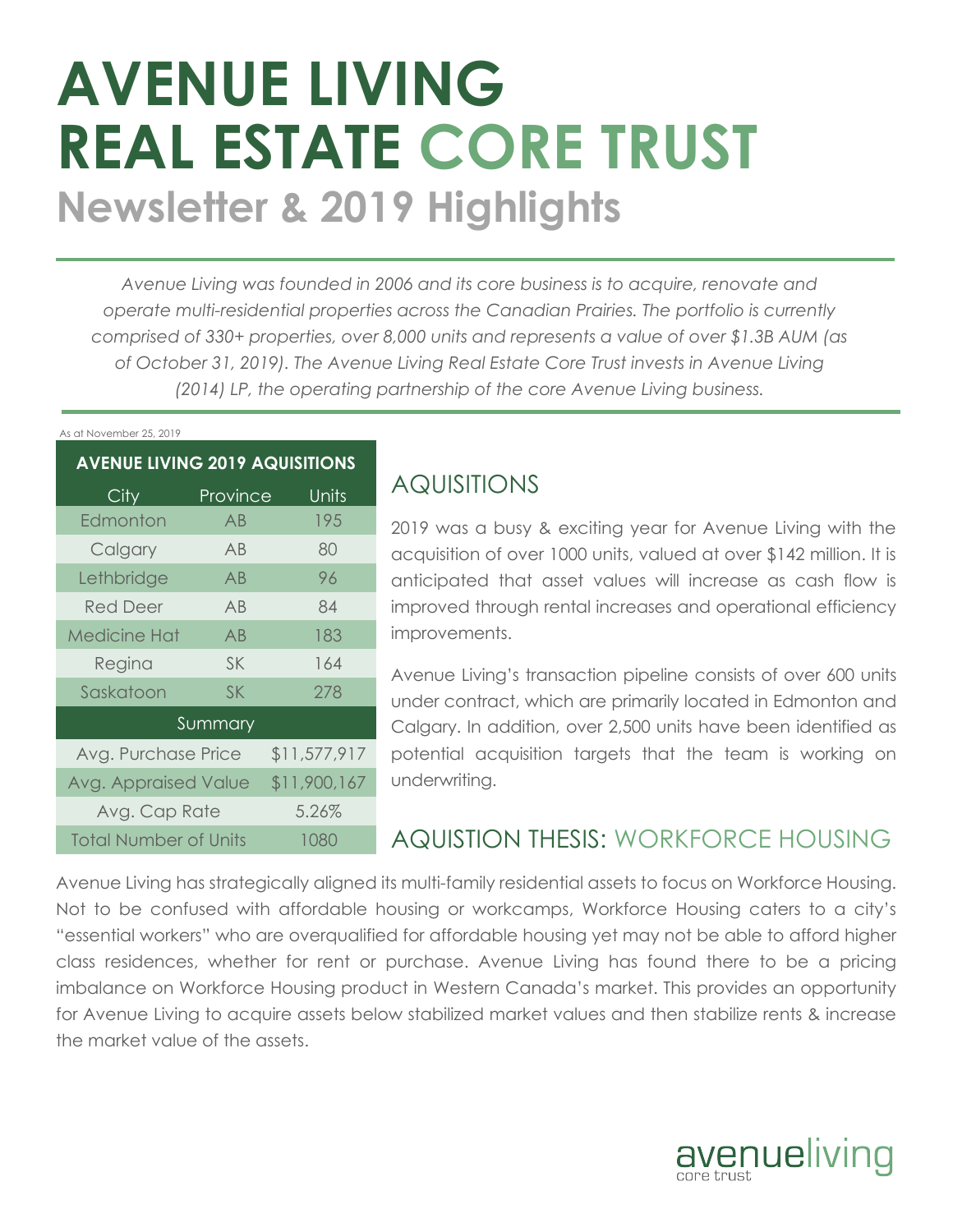## ASSET RENOVATION & ANCILLARY REVENUE PROGRAMS

During 2019, Management focused on the \$100 million in-suite and common area renovation program which was initiated mid-2018. As a result of the program, Avenue Living was able to reduce the number of offline suites by 60%, achieve a record-breaking number of new leases in August and maintain a very strong retention rate in September. Occupancy improved overall in





Q3 as a result of strong retention and absorption due to the renovated suites. The investment in the



#### **Occupancy % & Average Rent \$**

\*Occupancy based on natural vacancy. That is, suites under renovation ("offline") are not included.

renovation program is expected to yield accretive results for the organization in the short and long term.

Avenue Living's Ancillary Revenue Program introduced mandatory and optional monthly charges in addition to the base monthly rent by offering residents additional features such as insurance, premium suites, increased building security and parking. When

the program was fully rolled out, recurring revenue increases averaged \$32,000 month-over-month. Avenue Living estimates additional monthly revenue of \$270,657 at year-end 2019 which is attributable to the program.



Ancillary Revenue Breakdown

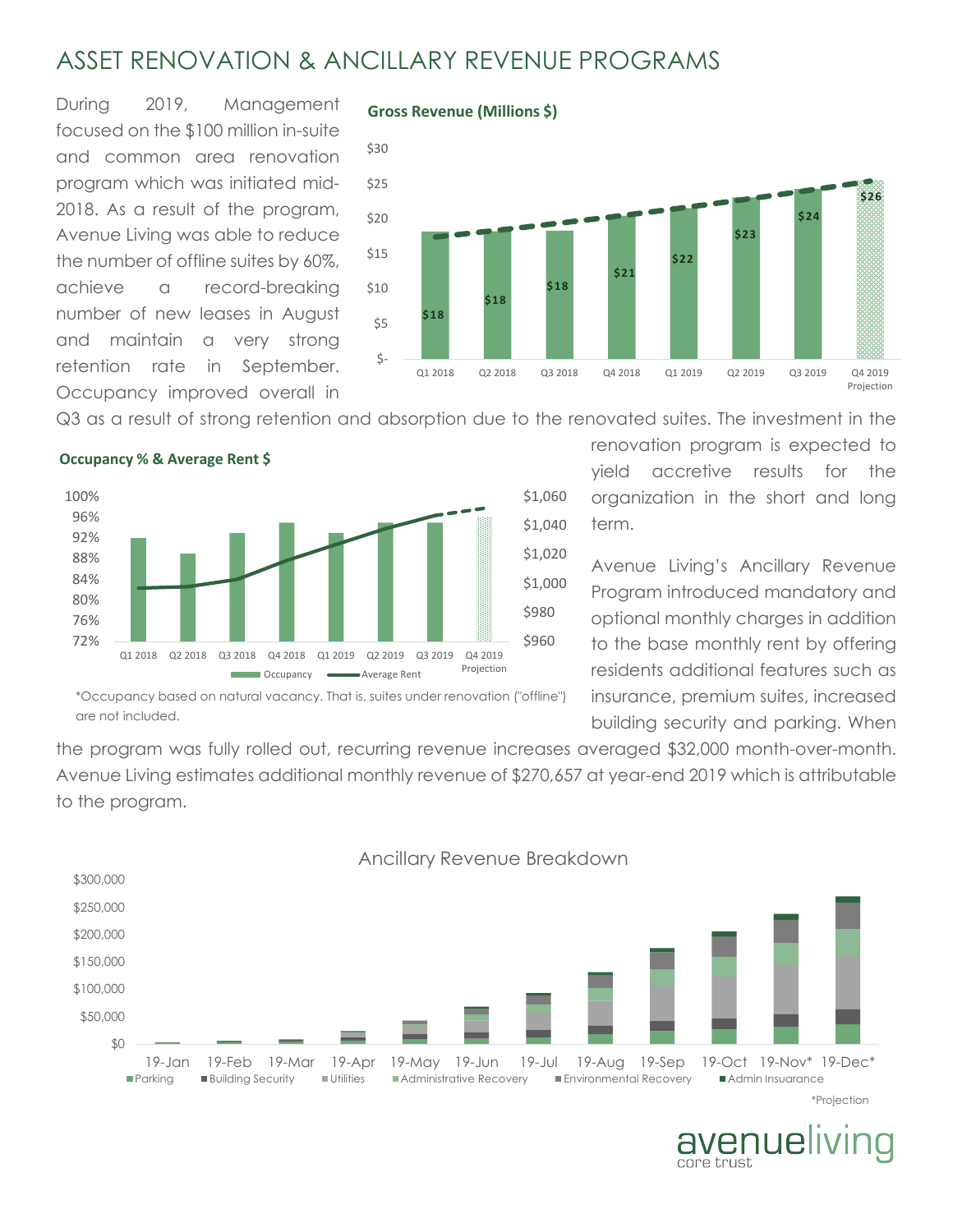## PARTNERSHIPS

In April, Avenue Living launched a strategic partnership with Home Depot to create a more efficient scalable platform to optimize resident experience. Efficiency is improved in three main ways: (i) prompt delivery of materials which decreases time spent on suite turns, (ii) elimination of the need to store and stock renovation materials and (iii) increased product quality.

Additionally, Avenue Living has focused on outsourcing other operational activities to local businesses. Landscaping, cleaning, maintenance, waste management and internet services are some of the services outsourced to local companies in order to decrease operating costs and support local economies throughout Avenue Living's portfolio.

## COMMUNITY INVOLVEMENT

As one of the largest property rental companies in Western Canada, Avenue Living believes that in order to grow, our communities need to grow too. This is why Avenue Living is committed to engaging with not-for-profits, social agencies and other institutions that strive to have a positive impact within the community.

|                                                               | Partnerships with<br>Community-Focused<br>Organizations                                                                                                                                                                                      | 2019 Community Events &<br>Campaigns                                                                                                                                                                                                                                                                                                   |
|---------------------------------------------------------------|----------------------------------------------------------------------------------------------------------------------------------------------------------------------------------------------------------------------------------------------|----------------------------------------------------------------------------------------------------------------------------------------------------------------------------------------------------------------------------------------------------------------------------------------------------------------------------------------|
| $\bullet$<br>$\bullet$<br>$\bullet$<br>$\bullet$<br>$\bullet$ | Canadian Mental Health<br><b>Association's (CMHA)</b><br><b>EPIC Hockey</b><br>Moose Jaw Bantam Ice<br>Girls Softball<br><b>HIV Community Link</b><br>Medicine Hat Food Bank<br>Western Hockey League<br><b>Boys &amp; Girls Club Canada</b> | #FeedingFriends Foodbank<br>Campaign<br><b>Brown Bagging for Calgary</b><br>Kids<br>Resident Appreciation BBQs<br><b>Build Love</b><br>Wetaskiwin Coat Drive<br>$\bullet$<br>Alberta Culture Day:<br>$\bullet$<br>Connect 4, Indigenous Art<br>Exhibit<br><b>Water Conservation Project</b><br>Dress to Impress: Grad Dress<br>Program |

## 2020: CONTINUED SUCCESS

Avenue Living intends to complete the asset renovation program prior to year-end. We anticipate a strong start to 2020 due, in large part, to this optimization of our assets. Avenue Living anticipates continued benefit of positive absorption from the newly renovated inventory. The investment in the renovation program is expected to yield accretive results for the organization in the short and long term. The Ancillary Revenue program will be continued in 2020, as this program, which allows us to tailor the resident experience, has been positively received by both investors and residents. In an effort to grow community outreach, revenues and improve resident experience, Avenue Living will continue to fulfill its mission: to provide value and quality communities that everyone deserves.

> Avenue Living looks forward to a strong finish to 2019 and continued success and growth in the new year.